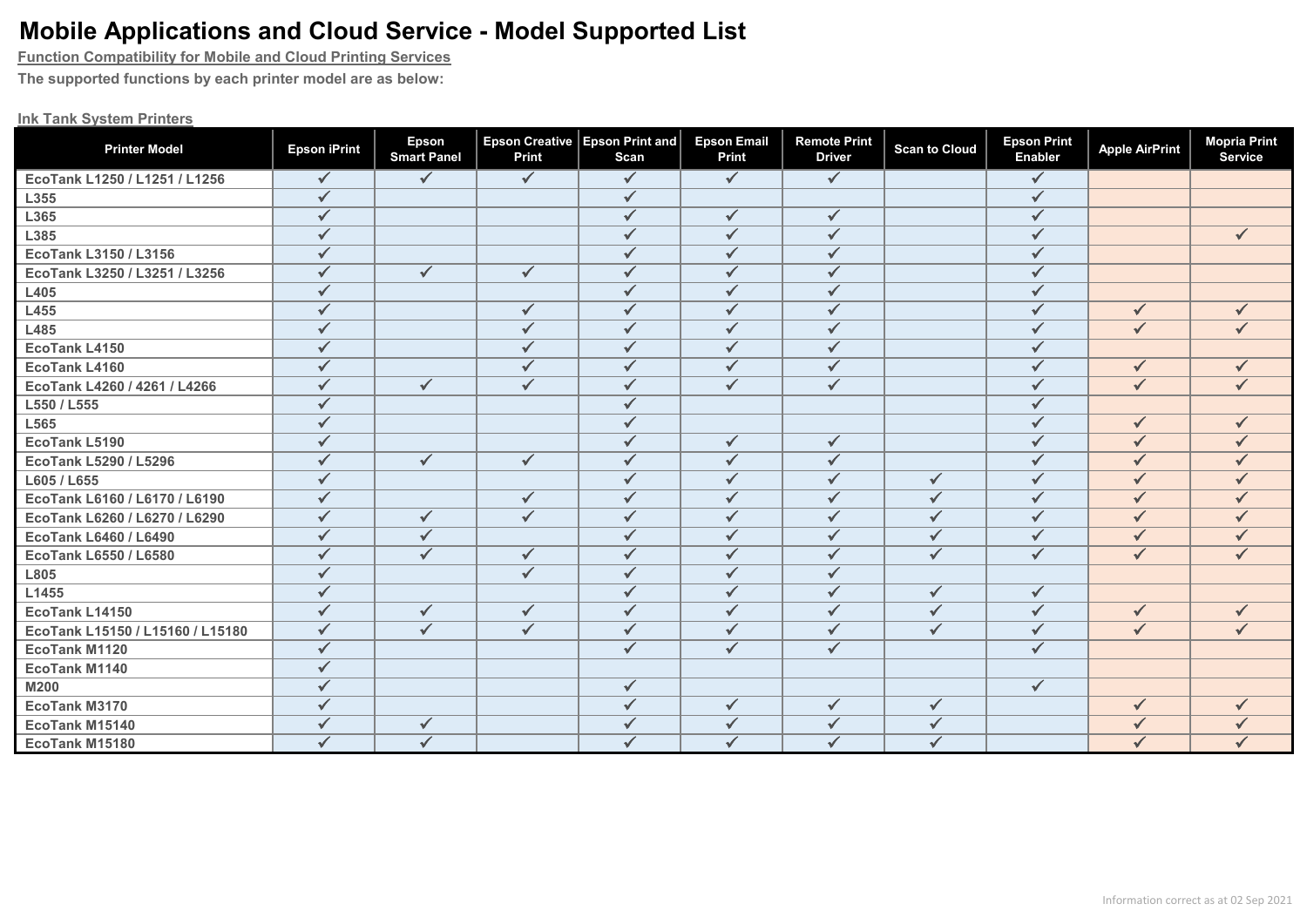**Function Compatibility for Mobile and Cloud Printing Services**

**The supported functions by each printer model are as below:**

### **Inkjet Printers**

| <b>Printer Model</b>           | <b>Epson iPrint</b> | Epson<br><b>Smart Panel</b> | Print | Epson Creative   Epson Print and  <br>Scan | <b>Epson Email</b><br>Print | Remote Print<br><b>Driver</b> | <b>Scan to Cloud</b> | <b>Epson Print</b><br><b>Enabler</b> | Apple AirPrint | <b>Mopria Print</b><br><b>Service</b> |
|--------------------------------|---------------------|-----------------------------|-------|--------------------------------------------|-----------------------------|-------------------------------|----------------------|--------------------------------------|----------------|---------------------------------------|
| <b>Expression Home XP-202</b>  |                     |                             |       |                                            |                             |                               |                      |                                      |                |                                       |
| <b>Expression Home XP-225</b>  |                     |                             |       |                                            |                             |                               |                      |                                      |                |                                       |
| <b>Expression Home XP-245</b>  |                     |                             |       |                                            |                             |                               |                      |                                      |                |                                       |
| <b>Expression Home XP-2101</b> |                     |                             |       |                                            |                             |                               |                      |                                      |                |                                       |
| <b>Expression Home XP-402</b>  |                     |                             |       |                                            |                             |                               |                      |                                      |                |                                       |
| <b>Expression Home XP-422</b>  |                     |                             |       |                                            |                             |                               |                      |                                      |                |                                       |
| <b>Expression Home XP-442</b>  |                     |                             |       |                                            |                             |                               |                      |                                      |                |                                       |
| <b>Expression Home XP-4101</b> |                     |                             |       |                                            |                             |                               |                      |                                      |                |                                       |
| <b>Expression ME-301</b>       |                     |                             |       |                                            |                             |                               |                      |                                      |                |                                       |
| <b>Stylus Photo TX720WD</b>    |                     |                             |       |                                            |                             |                               |                      |                                      |                |                                       |
| <b>PictureMate PM-520</b>      |                     |                             |       |                                            |                             |                               |                      |                                      |                |                                       |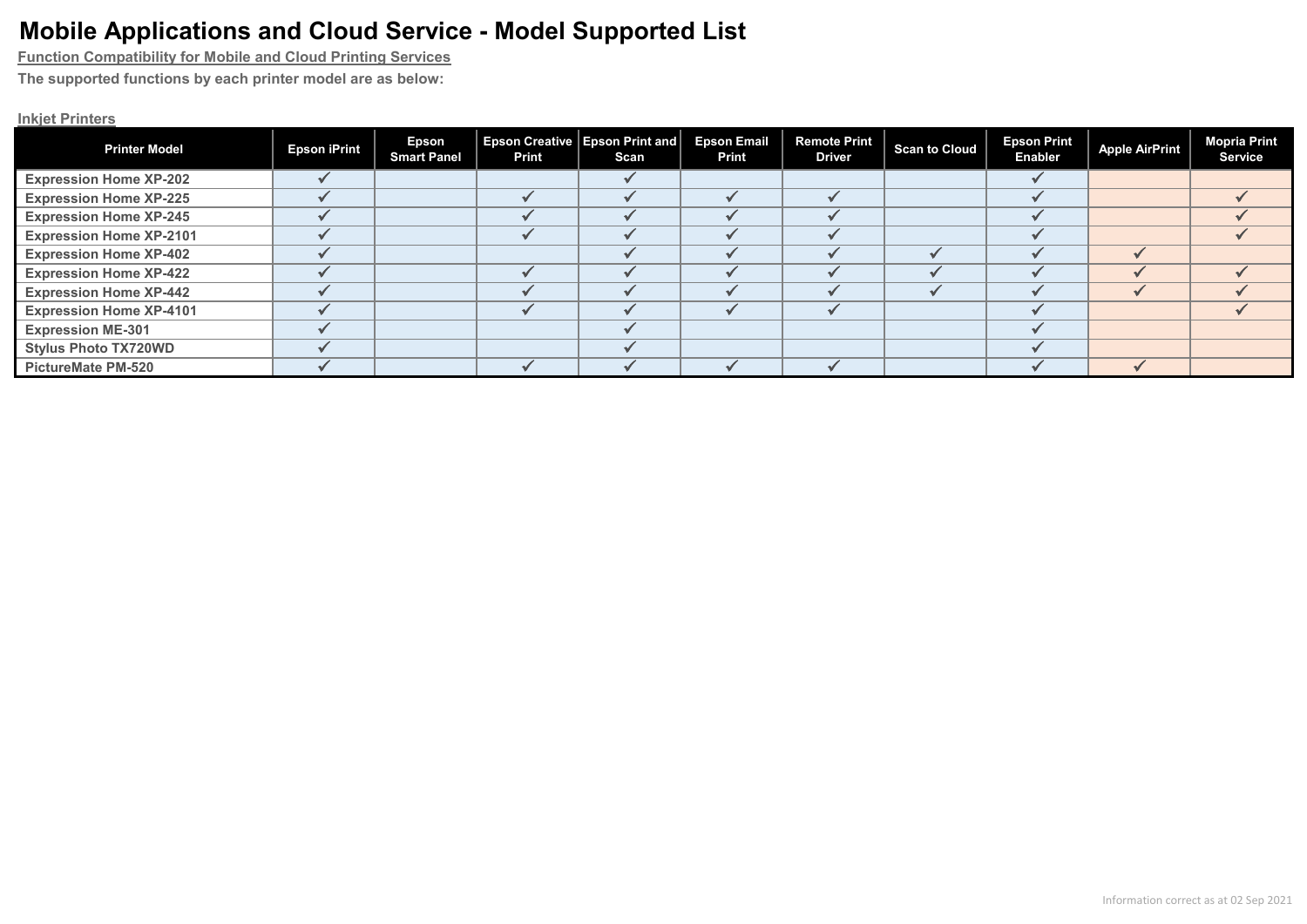**Function Compatibility for Mobile and Cloud Printing Services**

**The supported functions by each printer model are as below:**

#### **Business Inkjet Printers**

| <b>Printer Model</b>                   | <b>Epson iPrint</b> | <b>Epson</b><br><b>Smart Panel</b> | Print                   | Epson Creative   Epson Print and  <br>Scan | <b>Epson Email</b><br><b>Print</b> | <b>Remote Print</b><br><b>Driver</b> | <b>Scan to Cloud</b>    | <b>Epson Print</b><br><b>Enabler</b> | <b>Apple AirPrint</b> | <b>Mopria Print</b><br><b>Service</b> |
|----------------------------------------|---------------------|------------------------------------|-------------------------|--------------------------------------------|------------------------------------|--------------------------------------|-------------------------|--------------------------------------|-----------------------|---------------------------------------|
| K200 / K300                            | $\checkmark$        |                                    |                         | $\checkmark$                               |                                    |                                      |                         | $\checkmark$                         |                       |                                       |
| <b>WorkForce WF-100</b>                | $\checkmark$        |                                    | $\checkmark$            | $\checkmark$                               | $\checkmark$                       | $\checkmark$                         |                         | ✓                                    | $\checkmark$          | $\checkmark$                          |
| <b>WorkForce WF-2528</b>               | $\checkmark$        |                                    |                         | $\checkmark$                               |                                    |                                      |                         |                                      |                       |                                       |
| <b>WorkForce WF-2538 / WF-2548</b>     | $\checkmark$        |                                    |                         | $\checkmark$                               | $\checkmark$                       | $\checkmark$                         | $\checkmark$            | ✓                                    | $\checkmark$          |                                       |
| <b>WorkForce WF-2631</b>               | $\checkmark$        |                                    | $\checkmark$            | $\checkmark$                               | $\checkmark$                       | $\checkmark$                         | $\checkmark$            | $\checkmark$                         | $\sqrt{}$             |                                       |
| <b>WorkForce WF-2651 / WF-2661</b>     | $\checkmark$        |                                    | $\checkmark$            | $\checkmark$                               | $\checkmark$                       | $\checkmark$                         | $\checkmark$            | $\checkmark$                         | $\checkmark$          |                                       |
| <b>WorkForce WF-2851 / 2861</b>        | $\checkmark$        |                                    | $\checkmark$            | $\checkmark$                               | $\checkmark$                       | $\checkmark$                         | $\checkmark$            | $\checkmark$                         | $\checkmark$          |                                       |
| <b>WorkForce WF-3521</b>               | $\checkmark$        |                                    |                         | $\checkmark$                               | $\checkmark$                       | $\checkmark$                         | $\checkmark$            | $\checkmark$                         | $\checkmark$          |                                       |
| <b>WorkForce Pro WF-3721</b>           | $\checkmark$        |                                    | $\checkmark$            | $\checkmark$                               | $\checkmark$                       | $\checkmark$                         | $\checkmark$            | $\checkmark$                         | $\checkmark$          |                                       |
| <b>WorkForce WF-7111</b>               | $\checkmark$        |                                    | $\checkmark$            | $\checkmark$                               | $\checkmark$                       | $\checkmark$                         |                         | ✓                                    | $\checkmark$          |                                       |
| <b>WorkForce WF-7211</b>               | $\checkmark$        |                                    | $\checkmark$            | $\checkmark$                               | $\checkmark$                       | $\checkmark$                         |                         | $\checkmark$                         | $\checkmark$          |                                       |
| <b>WorkForce WF-7511</b>               | $\checkmark$        |                                    |                         | $\checkmark$                               |                                    |                                      |                         | ✓                                    | $\checkmark$          |                                       |
| <b>WorkForce WF-7611</b>               | $\checkmark$        |                                    | $\checkmark$            | $\checkmark$                               | $\checkmark$                       | $\checkmark$                         | $\checkmark$            | $\checkmark$                         | $\checkmark$          |                                       |
| <b>WorkForce WF-7711</b>               | $\checkmark$        |                                    | $\overline{\checkmark}$ | $\checkmark$                               | $\overline{\checkmark}$            | $\overline{\checkmark}$              | $\overline{\checkmark}$ | $\checkmark$                         | $\checkmark$          | $\checkmark$                          |
| <b>WorkForce Pro WP-4011 / WP-4091</b> | $\checkmark$        |                                    |                         |                                            |                                    |                                      |                         |                                      | ✓                     |                                       |
| WorkForce Pro WP-4511 / WP-4521        | $\checkmark$        |                                    |                         | ✓                                          |                                    |                                      |                         | ✓                                    | $\checkmark$          |                                       |
| <b>WorkForce Pro WF-5111</b>           | $\checkmark$        |                                    |                         | $\checkmark$                               | $\checkmark$                       | $\checkmark$                         |                         | ✓                                    | $\checkmark$          |                                       |
| <b>WorkForce Pro WF-C5290</b>          | $\checkmark$        |                                    |                         | $\checkmark$                               | $\checkmark$                       | $\checkmark$                         |                         | $\checkmark$                         | $\checkmark$          |                                       |
| <b>WorkForce Pro WF-5621</b>           | $\checkmark$        |                                    |                         | $\checkmark$                               | $\checkmark$                       | $\checkmark$                         | $\checkmark$            | $\checkmark$                         | $\checkmark$          |                                       |
| <b>WorkForce Pro WF-C5790</b>          | $\checkmark$        |                                    |                         | ✓                                          | $\checkmark$                       | $\checkmark$                         | $\checkmark$            | $\checkmark$                         | $\checkmark$          |                                       |
| <b>WorkForce Pro WF-C579R</b>          | $\checkmark$        |                                    |                         | ✓                                          | $\checkmark$                       | $\checkmark$                         | $\checkmark$            | ✓                                    | $\checkmark$          |                                       |
| <b>WorkForce Pro WF-6091</b>           | $\checkmark$        |                                    |                         | $\checkmark$                               | $\checkmark$                       | $\checkmark$                         |                         | $\checkmark$                         | $\checkmark$          |                                       |
| <b>WorkForce Pro WF-R8591</b>          | $\checkmark$        |                                    |                         | $\checkmark$                               | $\checkmark$                       | $\checkmark$                         | $\checkmark$            | $\checkmark$                         | $\checkmark$          |                                       |
| <b>WorkForce Pro WF-C869R</b>          | $\checkmark$        |                                    |                         | $\checkmark$                               | $\checkmark$                       | $\checkmark$                         | $\checkmark$            | $\checkmark$                         | $\checkmark$          |                                       |
| WorkForce Pro WF-C878R / C879R         | $\checkmark$        |                                    |                         | $\checkmark$                               | $\checkmark$                       | $\checkmark$                         | $\checkmark$            | $\checkmark$                         | $\checkmark$          |                                       |
| <b>WorkForce Enterprise WF-C17590</b>  | $\checkmark$        |                                    |                         | ✓                                          | $\checkmark$                       | $\checkmark$                         | $\checkmark$            |                                      |                       |                                       |
| <b>WorkForce Enterprise WF-C20590</b>  | $\checkmark$        |                                    |                         | $\checkmark$                               | $\checkmark$                       | $\checkmark$                         | $\checkmark$            | $\checkmark$                         |                       |                                       |
| <b>WorkForce Enterprise WF-C20600</b>  | $\checkmark$        |                                    |                         | $\checkmark$                               | $\checkmark$                       | $\checkmark$                         | $\checkmark$            | $\checkmark$                         |                       |                                       |
| <b>WorkForce Enterprise WF-C20750</b>  | $\checkmark$        |                                    |                         | $\checkmark$                               | $\checkmark$                       | $\checkmark$                         | $\checkmark$            | $\checkmark$                         |                       |                                       |
| <b>WorkForce Enterprise WF-C21000</b>  | $\checkmark$        |                                    |                         | $\checkmark$                               | $\checkmark$                       | $\checkmark$                         | $\checkmark$            |                                      |                       |                                       |
| <b>WorkForce Enterprise WF-M20500</b>  | $\checkmark$        |                                    |                         |                                            | $\checkmark$                       | $\checkmark$                         | $\checkmark$            |                                      |                       |                                       |
| <b>WorkForce Enterprise WF-M21000</b>  | $\checkmark$        |                                    |                         |                                            | $\checkmark$                       | $\checkmark$                         | ✓                       |                                      |                       |                                       |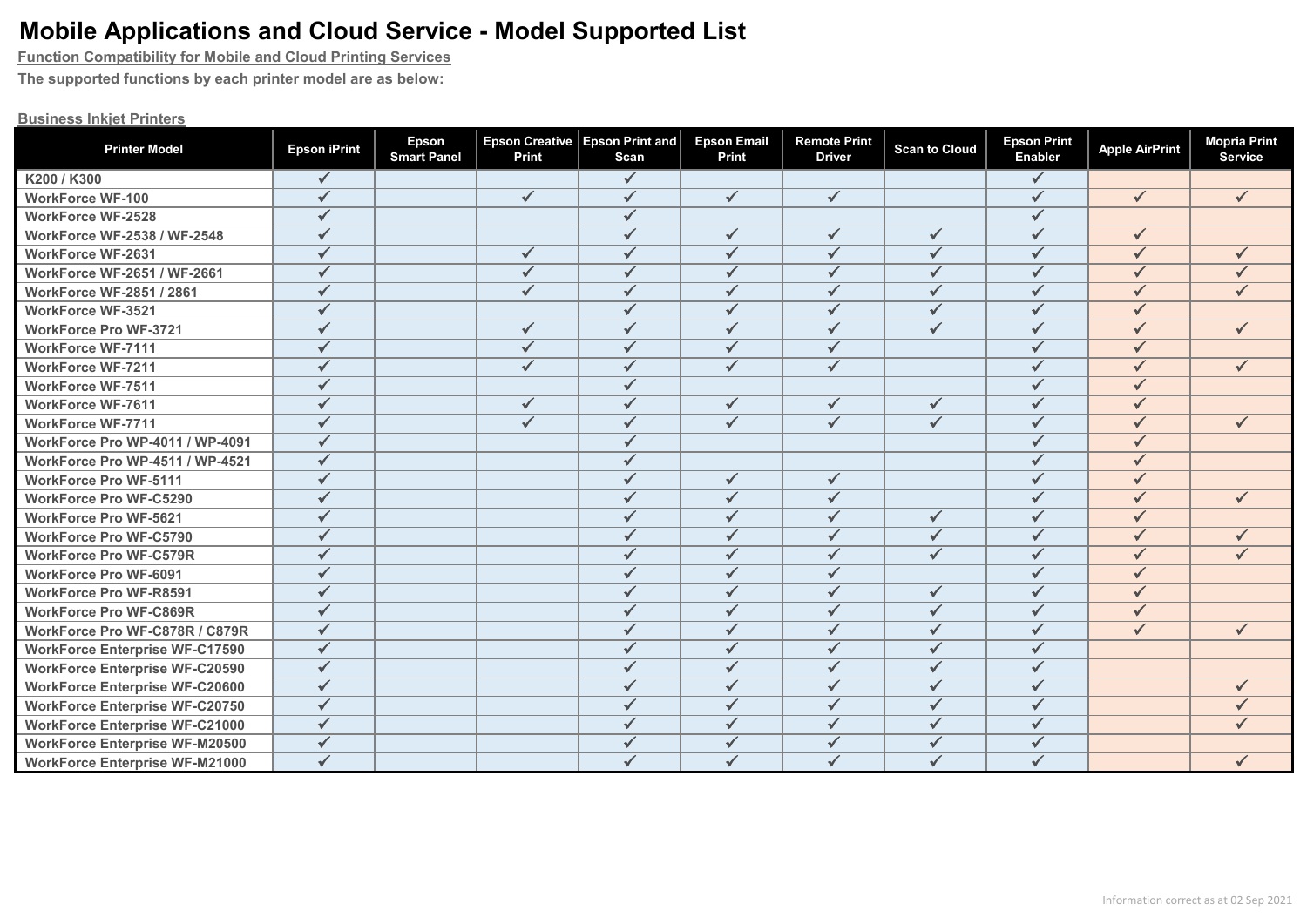**Function Compatibility for Mobile and Cloud Printing Services**

**The supported functions by each printer model are as below:**

### **Photo Printers**

| <b>Printer Model</b>      | <b>Epson iPrint</b> | <b>Epson</b><br><b>Smart Panel</b> | Print | Epson Creative Epson Print and Epson Email Remote Print  <br>Scan | Print | <b>Driver</b> | Scan to Cloud | <b>Epson Print</b><br><b>Enabler</b> | Apple AirPrint | <b>Mopria Print</b><br><b>Service</b> |
|---------------------------|---------------------|------------------------------------|-------|-------------------------------------------------------------------|-------|---------------|---------------|--------------------------------------|----------------|---------------------------------------|
| <b>Stylus Photo R2000</b> |                     |                                    |       |                                                                   |       |               |               |                                      |                |                                       |
| <b>Stylus Photo R3000</b> |                     |                                    |       |                                                                   |       |               |               |                                      |                |                                       |
| SURECOLOR™ SC-P407        |                     |                                    |       |                                                                   |       |               |               |                                      |                |                                       |
| SURECOLOR™ SC-P607        |                     |                                    |       |                                                                   |       |               |               |                                      |                |                                       |
| SURECOLOR™ SC-P703        |                     |                                    |       |                                                                   |       |               |               |                                      |                |                                       |
| SURECOLOR™ SC-P807        |                     |                                    |       |                                                                   |       |               |               |                                      |                |                                       |
| SURECOLOR™ SC-P903        |                     |                                    |       |                                                                   |       |               |               |                                      |                |                                       |

#### **Laser / LED Printers**

| <b>Printer Model</b>            | <b>Epson iPrint</b> | Epson<br><b>Smart Panel</b> | <b>Epson Creative</b><br><b>Print</b> | Epson Print and<br>Scan | <b>Epson Email</b><br><b>Print</b> | <b>Remote Print</b><br><b>Driver</b> | <b>Scan to Cloud</b> | <b>Epson Print</b><br><b>Enabler</b> | <b>Apple AirPrint</b> | <b>Mopria Print</b><br><b>Service</b> |
|---------------------------------|---------------------|-----------------------------|---------------------------------------|-------------------------|------------------------------------|--------------------------------------|----------------------|--------------------------------------|-----------------------|---------------------------------------|
| AcuLaser <sup>™</sup> M2310DN   | ✓                   |                             |                                       |                         |                                    |                                      |                      |                                      |                       |                                       |
| AcuLaser™ M2410DN               |                     |                             |                                       |                         |                                    |                                      |                      |                                      |                       |                                       |
| AcuLaser™ M4000N                |                     |                             |                                       |                         |                                    |                                      |                      |                                      |                       |                                       |
| AcuLaser™ M7000N                |                     |                             |                                       |                         |                                    |                                      |                      | $\checkmark$                         |                       |                                       |
| AcuLaser <sup>™</sup> MX14NF    |                     |                             |                                       |                         |                                    |                                      |                      |                                      |                       |                                       |
| <b>WorkForce AL-M200DN</b>      | ✓                   |                             |                                       |                         |                                    |                                      |                      |                                      |                       |                                       |
| <b>WorkForce AL-M300DN</b>      |                     |                             |                                       |                         |                                    |                                      |                      | ✔                                    |                       |                                       |
| <b>WorkForce AL-M310DN</b>      |                     |                             |                                       |                         |                                    |                                      |                      |                                      |                       |                                       |
| <b>WorkForce AL-M320DN</b>      | $\checkmark$        |                             |                                       |                         |                                    |                                      |                      | ✓                                    |                       |                                       |
| <b>WorkForce AL-M400DN</b>      | ✓                   |                             |                                       |                         |                                    |                                      |                      |                                      |                       |                                       |
| <b>WorkForce AL-M8100DN</b>     | ✓                   |                             |                                       |                         |                                    |                                      |                      |                                      |                       |                                       |
| <b>WorkForce AL-M8150DN</b>     |                     |                             |                                       |                         | $\checkmark$                       | $\checkmark$                         |                      | $\checkmark$                         | $\checkmark$          | $\checkmark$                          |
| <b>WorkForce AL-MX200DNF</b>    |                     |                             |                                       |                         |                                    |                                      |                      |                                      |                       |                                       |
| AcuLaser™ AL-C2900N             | ✓                   |                             |                                       |                         |                                    |                                      |                      |                                      |                       |                                       |
| AcuLaser™ AL-C3900DN            |                     |                             |                                       |                         |                                    |                                      |                      |                                      |                       |                                       |
| AcuLaser™ AL-C500DN             |                     |                             |                                       |                         |                                    |                                      |                      | $\checkmark$                         |                       |                                       |
| AcuLaser™ AL-C9300N             |                     |                             |                                       |                         |                                    |                                      |                      |                                      |                       |                                       |
| <b>WorkForce AL-C9500DN</b>     |                     |                             |                                       |                         | $\checkmark$                       | ✓                                    |                      | ✓                                    | $\checkmark$          |                                       |
| AcuLaser <sup>™</sup> AL-CX17NF | ✔                   |                             |                                       |                         |                                    |                                      |                      |                                      |                       |                                       |
| AcuLaser™ AL-CX37DN             |                     |                             |                                       |                         |                                    |                                      |                      |                                      |                       |                                       |
| <b>WorkForce AL-C300DN</b>      |                     |                             |                                       |                         |                                    |                                      |                      | $\checkmark$                         |                       |                                       |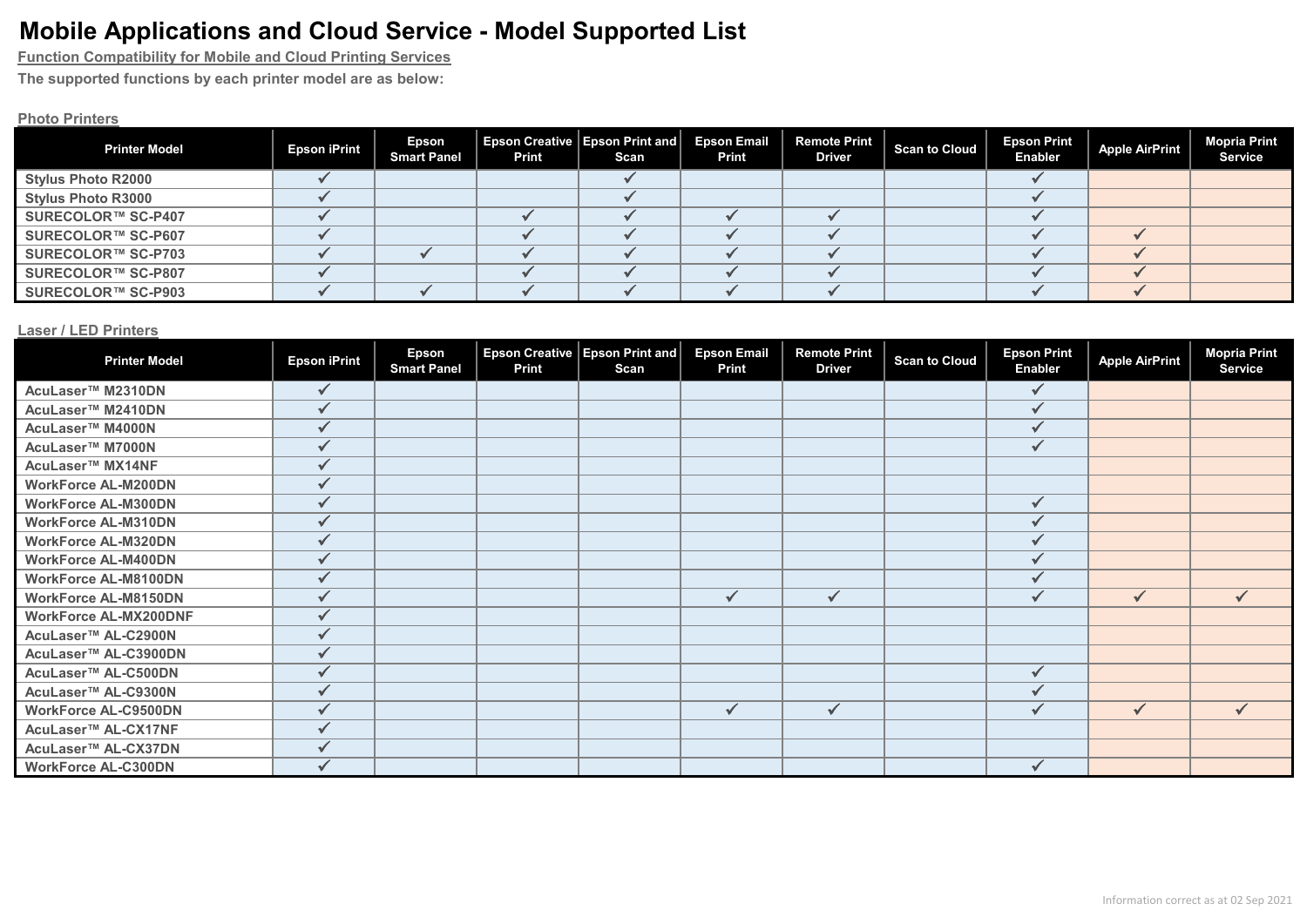**Function Compatibility for Mobile and Cloud Printing Services The supported functions by each printer model are as below:**

#### **Document Scanners**

| <b>Scanner Model</b>        | <b>Epson</b><br><b>DocumentScan</b> | <b>Epson</b><br><b>Smart Panel</b> |
|-----------------------------|-------------------------------------|------------------------------------|
| <b>WorkForce ES-60W</b>     |                                     |                                    |
| <b>WorkForce DS-360W</b>    |                                     |                                    |
| <b>WorkForce DS-570W</b>    |                                     |                                    |
| <b>WorkForce DS-570W II</b> |                                     |                                    |
| <b>WorkForce ES-580W</b>    |                                     |                                    |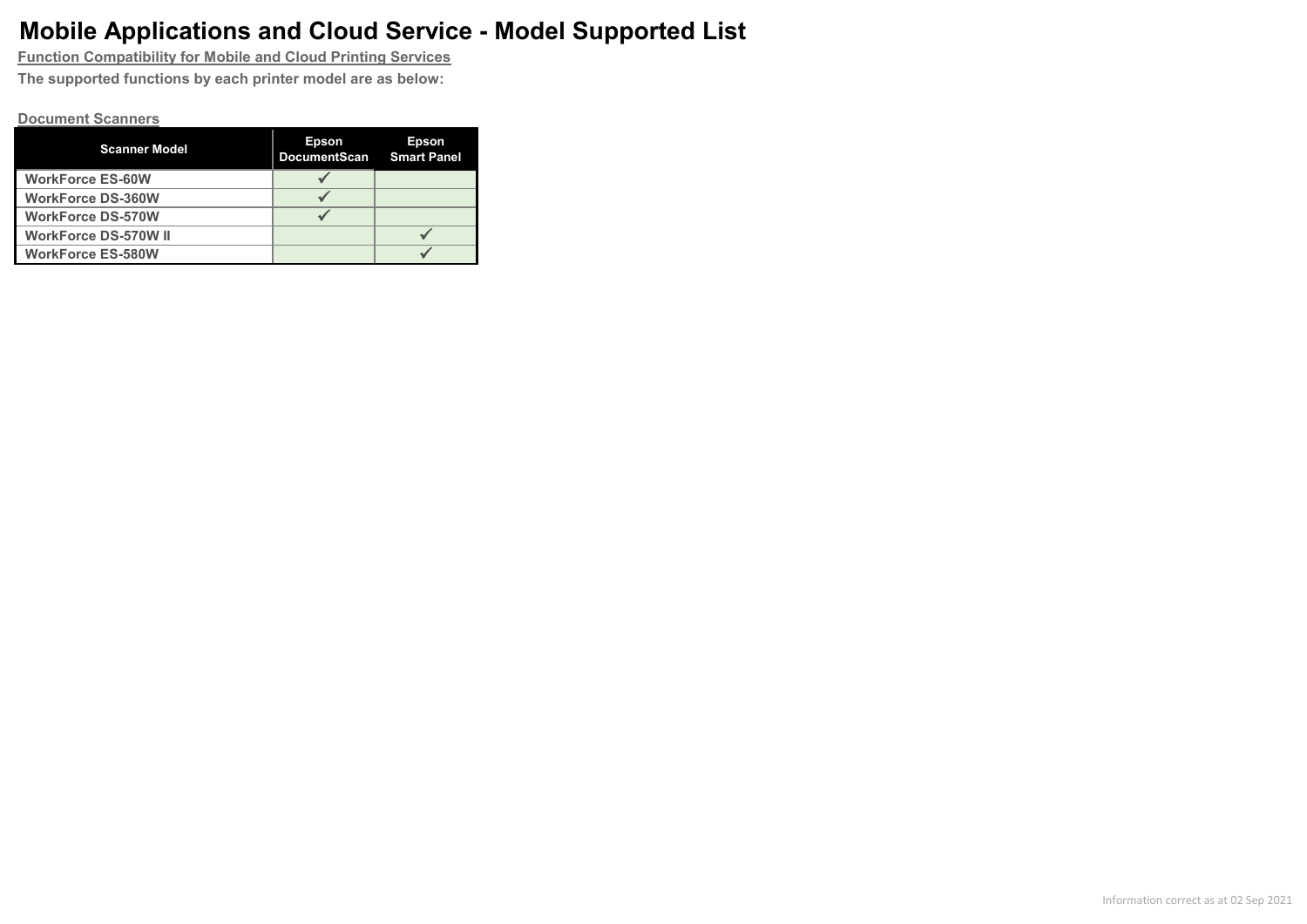**Function Compatibility for Mobile and Cloud Printing Services**

**The supported functions by each printer model are as below:**

#### **Function Compatibility for Epson Creative Print**

**The supported functions for each printer model are as below:**

| <b>Printer Model</b>           | Collage      | <b>CD/DVD</b> | <b>Colouring Book</b>   | <b>Stationery</b> | <b>Greeting Card</b> | Instagram               | Facebook                | <b>Design Paper</b> |
|--------------------------------|--------------|---------------|-------------------------|-------------------|----------------------|-------------------------|-------------------------|---------------------|
| L1250                          | $\checkmark$ |               |                         |                   |                      |                         |                         | $\checkmark$        |
| L3250                          | $\checkmark$ |               |                         |                   |                      |                         |                         | $\checkmark$        |
| L455                           |              |               | $\checkmark$            |                   |                      |                         |                         |                     |
| L4150                          | ✓            |               | $\checkmark$            | $\checkmark$      |                      | $\checkmark$            | $\checkmark$            | ✓                   |
| L4160                          | ✓            |               | $\sqrt{}$               | $\sqrt{}$         |                      | ✓                       | $\checkmark$            |                     |
| L4260                          | ✓            |               | $\checkmark$            | $\checkmark$      |                      | $\checkmark$            | $\overline{\checkmark}$ | $\checkmark$        |
| L5290                          | ✓            |               |                         |                   |                      |                         |                         |                     |
| L6160                          | ✓            |               | $\checkmark$            | $\checkmark$      |                      | $\checkmark$            | $\checkmark$            |                     |
| L6170                          | ✓            |               | $\checkmark$            | $\checkmark$      |                      | $\checkmark$            | $\overline{\checkmark}$ | $\checkmark$        |
| L6190                          | ✓            |               | $\checkmark$            | $\checkmark$      |                      | $\checkmark$            | $\overline{\checkmark}$ | ✓                   |
| L6260                          | ✓            |               | $\checkmark$            | ✓                 |                      | ✓                       | $\checkmark$            |                     |
| L6270                          | ✓            |               | $\checkmark$            | $\checkmark$      |                      | $\checkmark$            | $\checkmark$            | $\checkmark$        |
| L6290                          | ✓            |               | $\checkmark$            | $\checkmark$      |                      | $\checkmark$            | $\checkmark$            | ✓                   |
| L6550                          | ✓            |               | $\checkmark$            | $\sqrt{}$         |                      | ✓                       | $\checkmark$            |                     |
| L6580                          | ✓            |               | $\checkmark$            | $\checkmark$      |                      | $\checkmark$            | $\overline{\checkmark}$ | $\checkmark$        |
| L14150                         | ✓            |               | $\checkmark$            | $\checkmark$      |                      | $\checkmark$            | $\checkmark$            | ✓                   |
| L15150                         | ✓            |               | $\checkmark$            | $\checkmark$      |                      | $\sqrt{}$               | $\checkmark$            |                     |
| L15160                         | $\checkmark$ |               | $\overline{\checkmark}$ | $\checkmark$      |                      | $\overline{\checkmark}$ | $\overline{\checkmark}$ | $\sqrt{}$           |
| L15180                         | ✓            |               | $\checkmark$            | $\checkmark$      |                      | $\checkmark$            | $\checkmark$            | ✓                   |
| <b>Expression Home XP-225</b>  | ✓            |               | ✓                       |                   |                      | $\checkmark$            | $\checkmark$            |                     |
| <b>Expression Home XP-245</b>  | $\checkmark$ |               | $\overline{\checkmark}$ |                   |                      | $\overline{\checkmark}$ | $\overline{\checkmark}$ |                     |
| <b>Expression Home XP-422</b>  | ✓            |               | $\checkmark$            |                   |                      | $\checkmark$            | $\checkmark$            |                     |
| <b>Expression Home XP-442</b>  | $\checkmark$ |               | $\checkmark$            |                   |                      | $\checkmark$            | $\checkmark$            |                     |
| <b>Expression Home XP-2101</b> | $\checkmark$ |               | $\overline{\checkmark}$ | $\checkmark$      |                      | $\checkmark$            | $\checkmark$            | $\checkmark$        |
| <b>Expression Home XP-4101</b> | ✓            |               | $\sqrt{}$               | $\checkmark$      |                      | $\checkmark$            | $\checkmark$            | ✓                   |
| PictureMate PM-520             | ✓            |               | ✓                       | $\checkmark$      |                      | $\checkmark$            | $\checkmark$            | $\checkmark$        |

\* Plain Paper not supported

\*\* Plain Paper not supported for Calendar printing